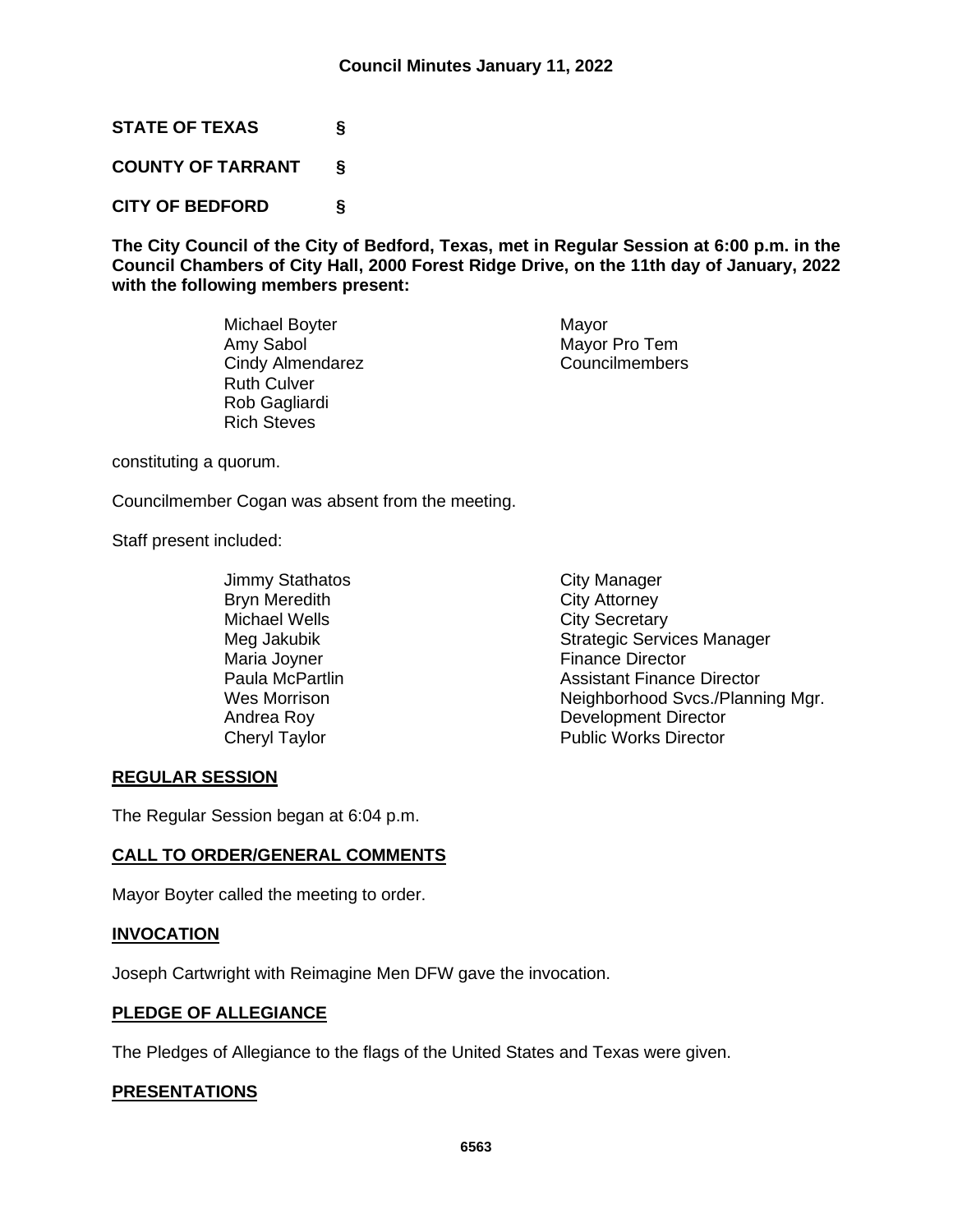## • **Discussion on the Quarterly Investment Report for the Fiscal 4th Quarter ending September 30, 2021.**

Assistant Finance Director Paula McPartlin stated the total market value of the City's portfolio decreased by 8.8 percent over the previous fiscal year. The total portfolio at the end of the fourth quarter was \$129,519,204, compared to \$142,007,648 at the same time the previous fiscal year. The portfolio decreased 1.5 percent from the end of the third quarter. The City has spent \$31,835,456 on the Phase Next Project and \$40,977 related to the Bedford Performing Arts Center and has earned \$3,495,898 in accumulated interest earnings as of the end of the fourth quarter for these projects.

Tim Pinion with Valley View Consulting, the City's investment advisors, stated the City's funds decreased from \$109,914,369 to \$98,995,058 over the previous year, due primarily to the spending on the Phase Next Project. The rate of return for the City funds over the past year decreased from 0.60 percent to 0.30 percent, and for the State Water Implementation Revenue Fund for Texas (SWIRFT) funds decreased from 0.27 percent to 0.07 percent. He stated the City's portfolio yields compare favorably to benchmark yields though there was substantial decrease in both yields and interest earnings from \$1,544,923 in 2020 to \$421,179 in 2021.

Mr. Pinion presented the quarterly financial report. The City's overall portfolio decreased from \$131,496,269 to \$129,519,204 over the previous quarter. Interest rates increased from 0.30 percent to 0.36 percent for the City funds, and from 0.07 percent to 0.15 percent for the SWIRFT funds, for an increase to the total portfolio from 0.25 percent to 0.31 percent. The interest earnings for the total portfolio for the fiscal year was \$473,038. He presented information on United States Treasure yield curves and interest rates on certificates of deposit. He discussed market highlights, including production returning to more normal levels, the possible impact of the Omicron variant, strong holiday sales, improving employment numbers, the number of people who quit during the pandemic, the increase in housing prices, the increase in inflation, possible increase the Federal Reserve rates and the City's investment strategy.

# • **Fourth Quarter Financial Report**

Strategic Services Manager Meg Jakubik presented a financial report on the fourth quarter of the City's fiscal year. She presented information on the General Fund, including a comparison of actual, budgeted, and projected revenues and expenditures, with sales tax showing stronger than average increases. She presented a comparison of revenues and expenditures from Fiscal Year 2020 and 2021, which showed expenditures to be under the budgeted amounts. She presented information on the Water and Sewer Fund, including three-year histories of revenue and expenditures. She presented information on other funds, including Tourism, Stormwater, and the Street Improvement Economic Development Corporation (SIEDC). There was discussion on the increase in sales tax and increases in miscellaneous income due to the property loss insurance.

# **OPEN FORUM**

Nobody signed up to speak during Open Forum.

# **CONSIDER APPROVAL OF ITEMS BY CONSENT**

City Manager Jimmy Stathatos presented an overview of the items on the consent agenda.

Motioned by Councilmember Culver, seconded by Councilmember Almendarez, to approve the following items by consent:1 and 2.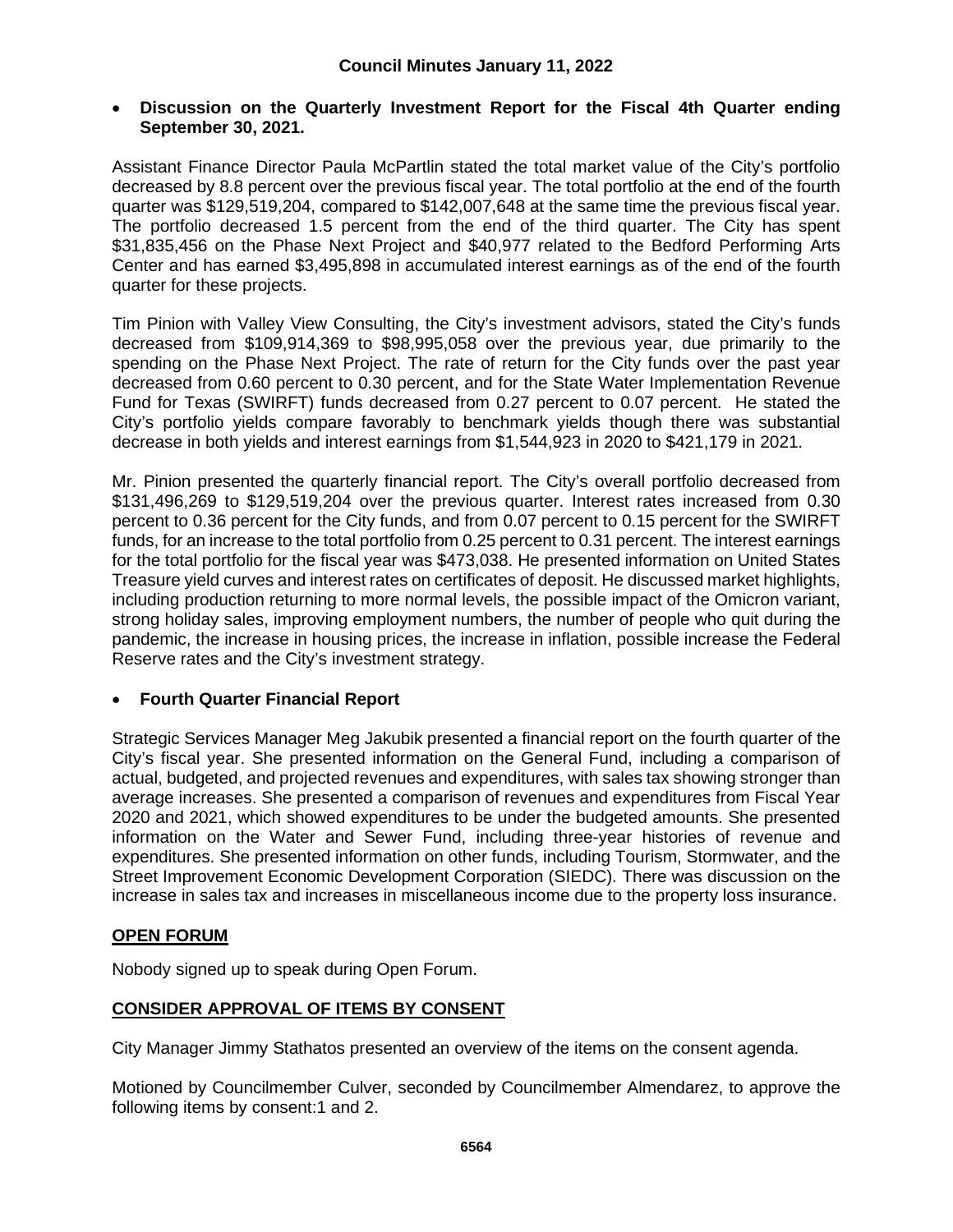Motion approved 6-0-0. Mayor Boyter declared the motion carried.

**1. Consider approval of the following City Council minutes: a) December 14, 2021 regular meeting**

This item was approved by consent.

**2. Consider an ordinance authorizing amendments to the adopted annual budget of the City of Bedford, Texas for the fiscal period of October 1, 2021 through September 30, 2022; providing for intra-fund and/or intra-departmental transfers; providing for investment of idle funds; and declaring an effective date.**

This item was approved by consent.

## **OLD BUSINESS**

**3. Public hearing and consider an ordinance to rezone property legally described as Teeter Garrett Survey, Abstract 1537, Tract 2D01 and Tract 2D, and the east portion of Lot 1, Block 1 of the Woodland Heights Addition, commonly known as 2416 Cheek Sparger Road, Bedford, Texas, and consisting of 8.655 acres, from Single-Family Residential Detached – 15,000 (R-15) and Single-Family Residential Detached – 7,500 (R-75) to Planned Unit Development to allow a medium density age restricted duplex development. The property is generally located on the south side of Cheek Sparger Road, approximately 500 feet east of Central Drive. (PZ-PUD-2021-50046) (Item was recommended for approval by the Planning and Zoning Commission by a vote of 5-1- 0) (Tabled at the December 14, 2021 Council Meeting)**

Council convened into Executive Session to discuss this item pursuant to Texas Government Code Section 551.071 at 6:35 p.m.

Council reconvened from Executive Session at 6:39 p.m. Any necessary action to be taken as a result of the Executive Session will be during the Regular Session.

Neighborhood Services/Planning Manager Wes Morrison presented information regarding this item, which was tabled at the previous meeting to allow staff time to review changes to the design plan since it was presented to the Planning and Zoning Commission. Changes proposed by the applicant include a reduction in density from eight units per acre to 7.39 units per acre; a reduction in the number of units from 67 to 64; an increase in open space from 39 percent to 41 percent; a decrease in lot coverage from 30 percent to 27 percent; an increase in the setbacks adjacent to existing residential properties to least 25 feet; an increase in parking spaces from 155 to 156; and an increase in height of the privacy fence along the perimeter of the property from six feet to eight feet. He presented information regarding the surrounding land uses. Mr. Morrison stated staff received two written responses to the legally required notices mailed to those within 200 feet of the proposed zoning change. The one dissenting vote at the Planning and Zoning Commission meeting was due to the future land use of the property being designated as a church, semipublic, or low-density use.

Mark Matisse, representing Emerald Cottages, stated he wanted to focus on the the quality of the project, its impact, and the disposition of the land. He stated the project is a single-story residential-style senor living community. The average age of their residents is 79 years, and a majority are coming from a ten-mile radius of their properties. He discussed the reasons seniors have chosen Emerald Cottages and the impact of the COVID-19 pandemic on seniors, including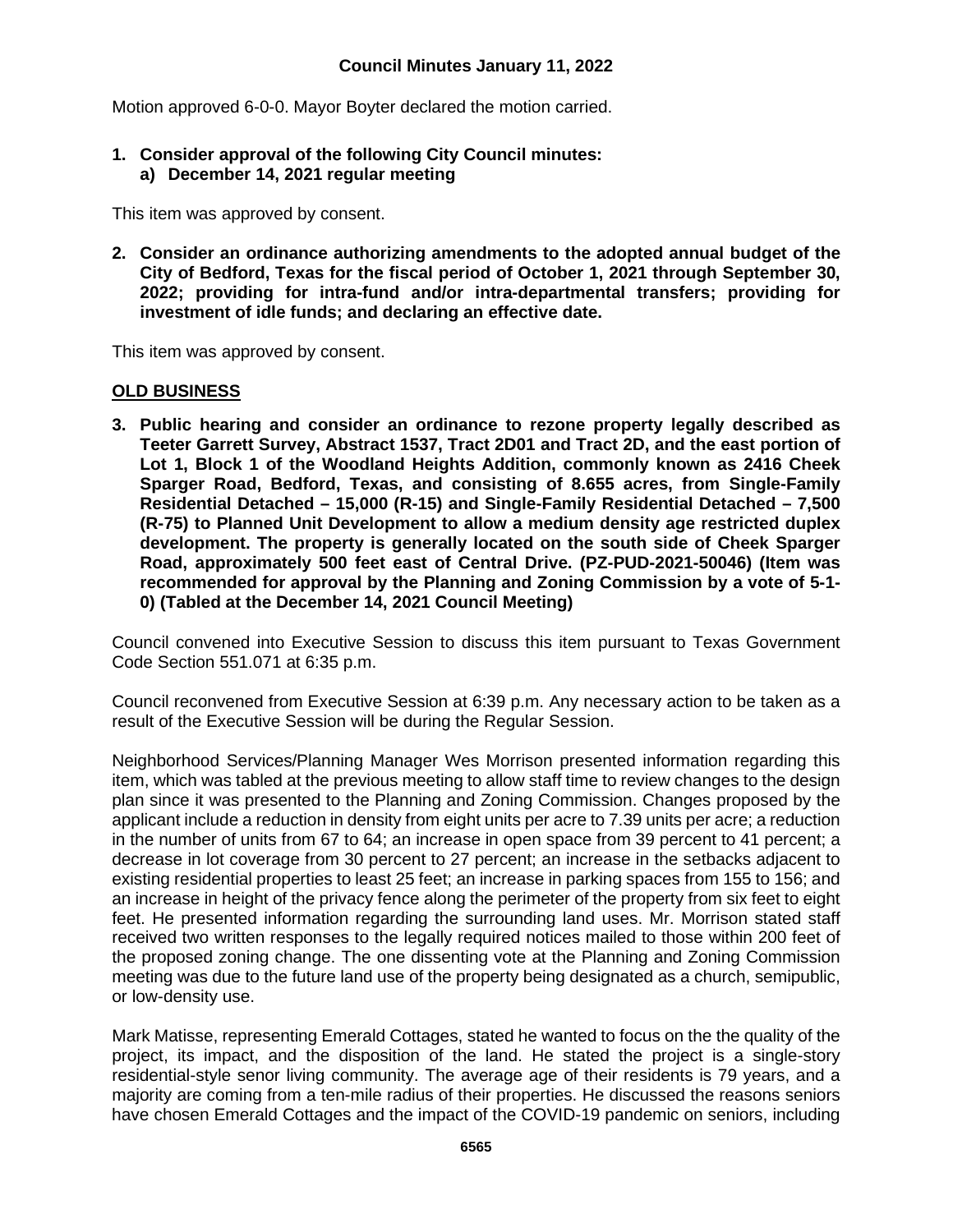a reduction in senior living occupancy and rates; however, their properties have remained 100 percent occupied. He discussed the potential impact of the project on Bedford, including that this development would have less square footage of buildable area than R-75 zoning. He stated the appraised value of the property would increase from \$11,000,000 at the current zoning to \$17,000,000. He further stated there would be less residents and cars than with the R-75 zoning. Emerald Cottages residents are usually not employed and therefore are not traveling at peak times. He stated that if this item were not approved, there would be the possibility of two-story homes being built with windows looking down at the neighboring residential properties. Mr. Matisse felt that the project has been misconceived from a density and traffic standpoint. He stated only one of the seven senior living communities in the City has been built in the last three years, with the rest being older than 20 years.

There was discussion on other Emerald Cottage properties in the state and their valuation, including discrepancies between information presented by Mr. Matisse and staff.

Mayor Boyter reopened the public hearing at 7:04 p.m.

Michael Grosse, 2604 Talisman Court, Bedford – Mr. Grosse asked if the project was right for Bedford. He discussed other Emerald Cottages properties in the state and stated all were zoned multi-family, averaged four dwellings per unit, had access to a state highway or a five-lane road, were not rezoned from residential zoning, and had at least 45-foot setbacks from other residential properties. He discussed the amount of residential property adjacent to the proposed project. He stated two of the proposed buildings would be comprised of six units and 300 feet long. He asked that if this item were approved, that a 20-foot landscape buffer with a 40-foot setback be added, the number of units to reduced to 44, an eight-foot fence be included, and the size of the dog park be increased. He discussed issues related to amount of traffic on Cheek Sparger Road and proposed improvements to the road. He stated the project goes against the comprehensive plan and was too dense for the surrounding areas.

Jeff Carter, 2600 Talisman Court, Bedford – Mr. Carter agreed with Mr. Grosse. He discussed conversations with the applicant regarding the site plan, including Mr. Carter's request that it be modified to remove a two-bedroom unit adjacent to his property and replace it with a one-bedroom unit, giving him the same setback and style of units as his neighbors. He felt coerced by the applicant to speak in favor of the project so those changes would be made. He asked if this item were approved, that Emerald Cottages be required to make the changes as discussed.

Mr. Abraham, 2416 Cheek Sparger Road, Bedford – Mr. Abraham asked if children were conducive to the lifestyle expectation of age-restricted communities. He asked Council to have the same considerations as other neighbors regarding the setbacks from his property. He discussed the density of the proposed development and if any assessments have been done on the long-term viability of age-restricted communities.

Tim Clanton, 3553 Paint Brush Lane, Bedford – Mr. Clanton stated the property has been zoned R-75 for quite a while and that people who moved into the area expect it to be R-75. He felt this is a situation where the Council protects the citizens and recommended the builder negotiate with the residents on what they would support and that the protection for the residents is the current zoning.

Bob Arnold – Mr. Arnold, one of the owners of the property, stated the project would be a benefit to the City. The owners feel they have a good developer to put in something that is good for the City. He likes that the proposed units would be single story next to the residential properties and asked that Council work with the owners.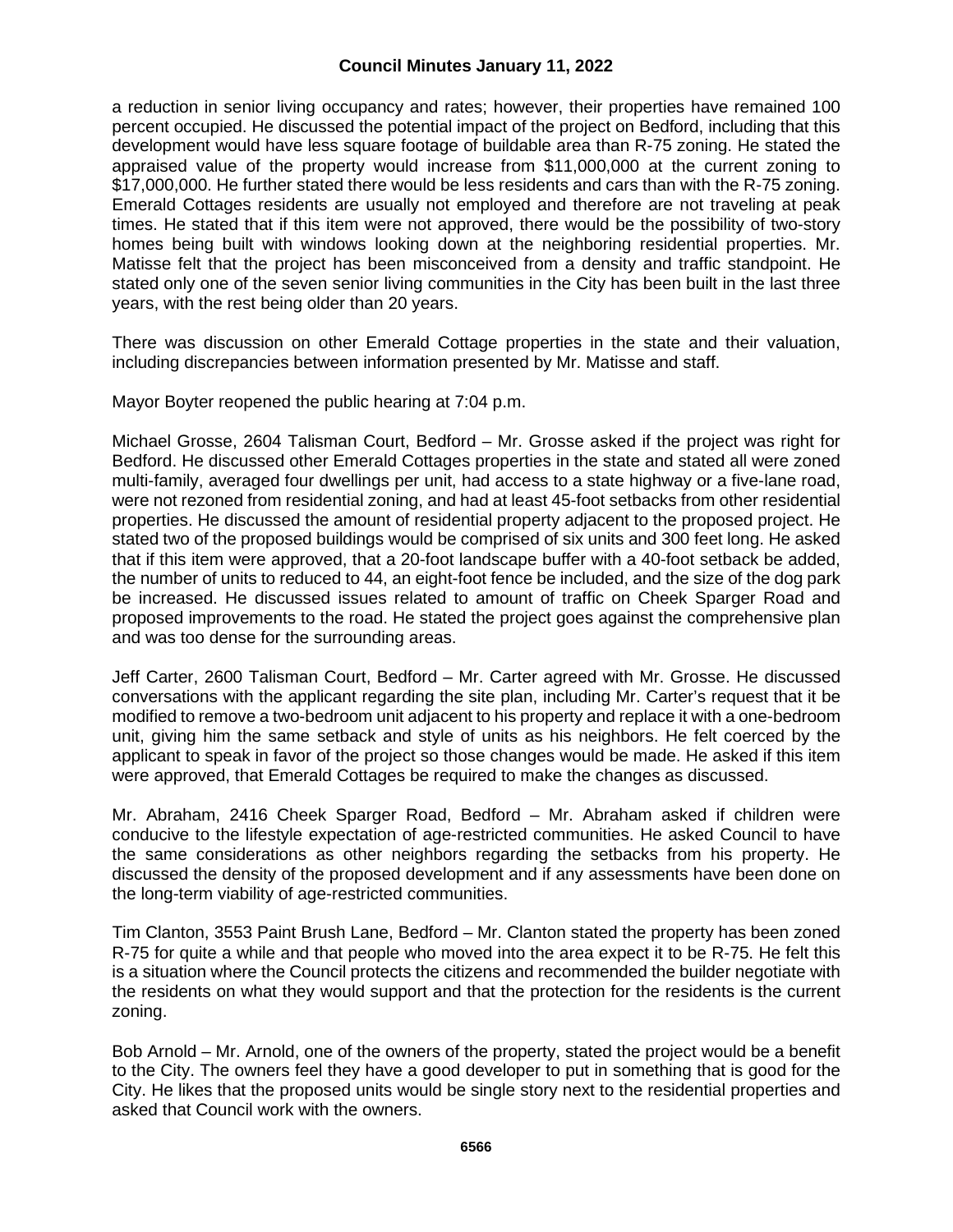Doug Atkins – Mr. Atkins stated he knows the owners and that they have been trying to sell the property since 2006. They have done their best to get the best builder and best-looking facility for the property. He discussed costs to the owners of maintaining the property and correcting issues identified by the City. He stated the owners would sell the property for the highest dollar if the project were not approved, which would mean two-story houses looking over into other people's yards. Mr. Atkins discussed previous developers who were only looking to put as much on as small a piece of property as they could. He felt the Emerald Cottages properties look excellent and are fully occupied, which speaks to the operator. He discussed the involvement of a neighboring church that also wants to modernize their facility and are supportive of the development. He further discussed that the developer met with residents and agreed to make changes. He asked Council to consider approving this item.

Michael Cosgrove, 1521 Sarah Brooks Drive, Keller – Pastor Cosgrove with Woodland Hills Baptist Church stated he was in favor of the project. The applicant worked with the surrounding neighbors and that the church is also wanting to sell property to make this project happen. He and the applicant hosted meetings to answer questions and concerns about the project. Pastor Cosgrove felt the project would be a benefit to the community, that congestion on the roads would not happen, and that the heights of fences and rooftops would be altered to accommodate the neighbors. He asked what would be developed on the property if this project were not approved, which could cause the neighbors greater concern. He felt this project was the best option to benefit seniors and the community.

Mayor Boyter closed the public hearing at 7:38 p.m.

Mr. Morrison stated the difference in valuations discussed earlier in the meeting was that staff focused on the improvements while the applicant may have included both the land and the improvements. In response to questions from Council, he stated that Council should consider whether the land use is appropriate, including from the standpoint of traffic and the future land use plan. City Attorney Bryn Meredith stated the legal standard for approval is if the item were in furtherance of the public health, safety, morals, and general welfare of the community. He advised that Council not base their decision on the age of the proposed occupants of the development. There was discussion on concerns about the traffic on Cheek Sparger Road and the development not complying with the comprehensive land use plan.

Motioned by Councilmember Culver, seconded by Mayor Pro Tem Sabol, to deny an ordinance to rezone property legally described as Teeter Garrett Survey, Abstract 1537, Tract 2D01 and Tract 2D, and the east portion of Lot 1, Block 1 of the Woodland Heights Addition, commonly known as 2416 Cheek Sparger Road, Bedford, Texas, and consisting of 8.655 acres, from Single-Family Residential Detached – 15,000 (R-15) and Single-Family Residential Detached – 7,500 (R-75) to Planned Unit Development to allow a medium density age restricted duplex development. The property is generally located on the south side of Cheek Sparger Road, approximately 500 feet east of Central Drive. (PZ-PUD-2021-50046)

Motion approved 6-0-0. Mayor Boyter declared the motion carried.

## **NEW BUSINESS**

**4. Public hearing and consider an ordinance to rezone property legally described as Lot A of the Concordia Addition and both North and South Parts of Lot A of Wesleyan Addition, commonly known as 3705 and 3709 Harwood Road, Bedford, Texas, and consisting of 10.268 acres, from Single-Family Residential Detached – 9,000 (R-9) to**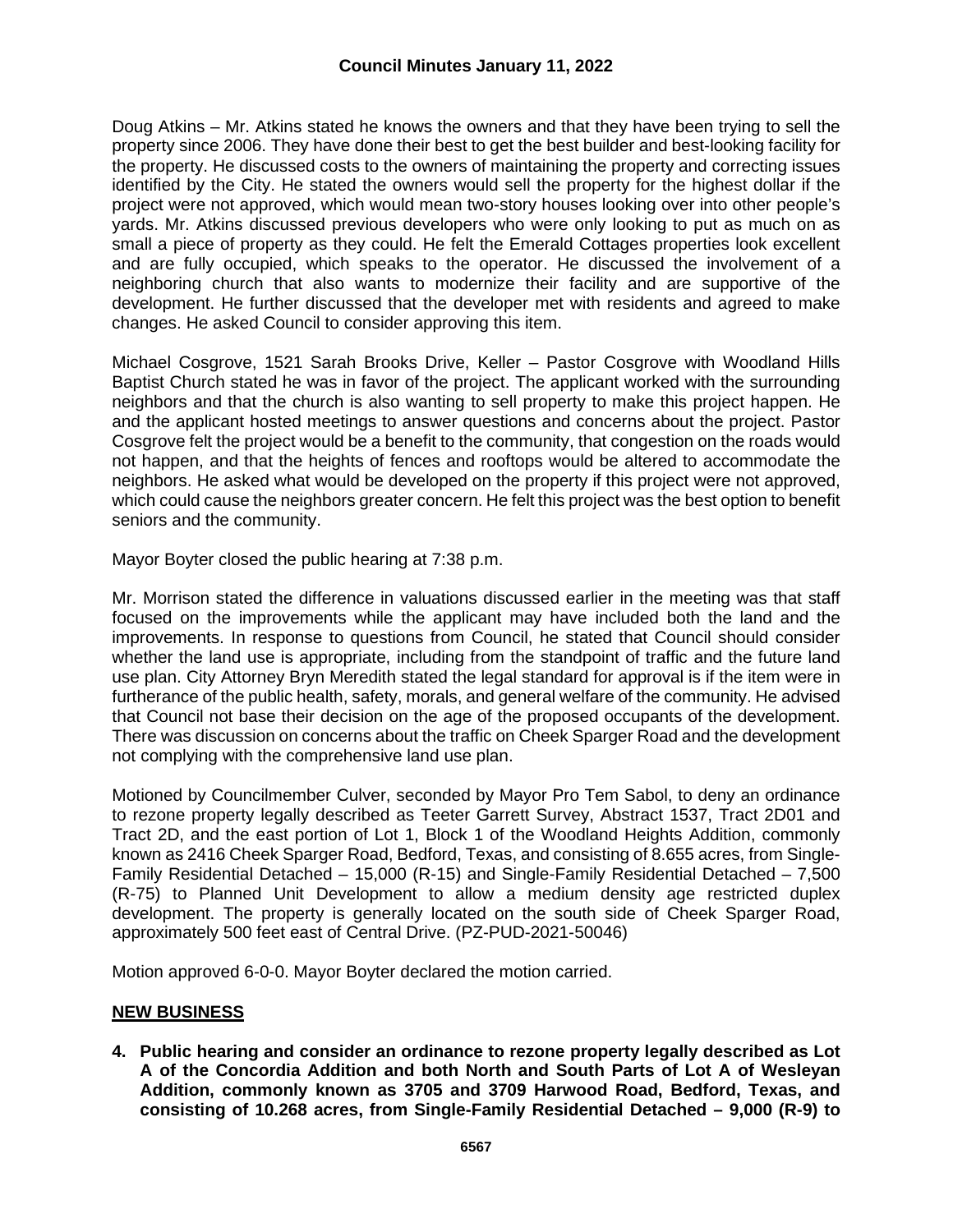#### **Planned Unit Development to allow a 53 single-family lot subdivision with the average lot size being 6,400 square feet. The property is generally located on the north side of Harwood Road, approximately 675 feet east of State Highway 121. (PZ-PUD-2021-50073) (Item was recommended for approval by the Planning and Zoning Commission by a vote of 5-0-0)**

Mr. Morrison presented information regarding this item. He stated the property is currently zoned R-9 and developed with two churches that would be removed if this item were approved. The applicant is proposing a single-family detached residential development, with a density of just over five units per acre. The future land use designation of the property is schools, churches and semi-public. The development plan shows both access points to be off Harwood Road. There is an unapproved right-of-way for Willow Drive, which was dedicated with a previous development and is not proposed to be improved with this development. The proposed development is for 53 single-family lots, with two open space lots, minimum lot sizes of 5,500 square feet and average lot sizes of 6,300 square feet. The setbacks would match the existing MD-3 zoning district. A minimum of two off-street parking spaces per lot and architectural standards would be required, including a minimum percentage of masonry, roof pitch, lighting, and decorative accents. Mr. Morrison presented information on surrounding land uses. He stated staff did not receive any written responses to the legally required notices mailed to properties within the 200-foot radius of the development, but the applicant did provide petitions in favor of the request. There were several speakers in favor or against the project at the Planning and Zoning Commission meeting, who recommended approval of the item with the condition that a traffic impact analysis be performed prior to plat approval.

Zack Penn, representing the applicant Key Life Homes, stated they worked to meet and exceed expectations of the City ordinance while also addressing key issues. He presented an overview of the history of the project, which he stated met with approval of staff and the Planning and Zoning Commission. He felt there is a need of single-family housing in Bedford at the proposed price range. He stated Oakwood Hills is a planned unit development (PUD) and he presented information on lot sizes, open spaces, a masonry screen wall fence along Harwood Road, the starting price point, floor plans, square footage, the expected economic impact of the development, and a retention area. He discussed conversations he had with neighboring properties and read a letter of support for the development from a resident.

Regarding drainage, Mr. Penn stated JDJR Engineering was able to reduce the peak water flow by 25 percent, and the design was approved by City staff and Halff Associates, the latter of which stated the design would present no adverse drainage impact scenario. He discussed petitions signed in support of the development, including by members of the two churches, as well as his own neighbors in Key Life Homes properties. Regarding concerns with children being moved to different schools, he spoke with Superintendent Steve Chapman, who stated there would not be any negative impact with the development. Mr. Penn stated they have never proposed commercial for this project. He displayed examples of masonry screening walls and elevations of the homes and discussed their amenities. He stated JDJR Engineering was able to reduce the water shed from St. Michaels Catholic Church by 90 percent.

There was discussion on concerns with water and the third-party review of the drainage by Halff Associations, including whether the applicant would be willing to do the additional items as advised by Halff to make the project move forward. Jim Dewey with JDJR Engineers stated the downstream owners have legitimate concerns and that drainage is the biggest issue on any development. They are proposing stormwater retention, which will reduce the peak water flow by 25 percent, though they are only required not to exceed the current flow. The major portion of the property currently drains onto St. Michaels, which has significant drainage issues. Ninety percent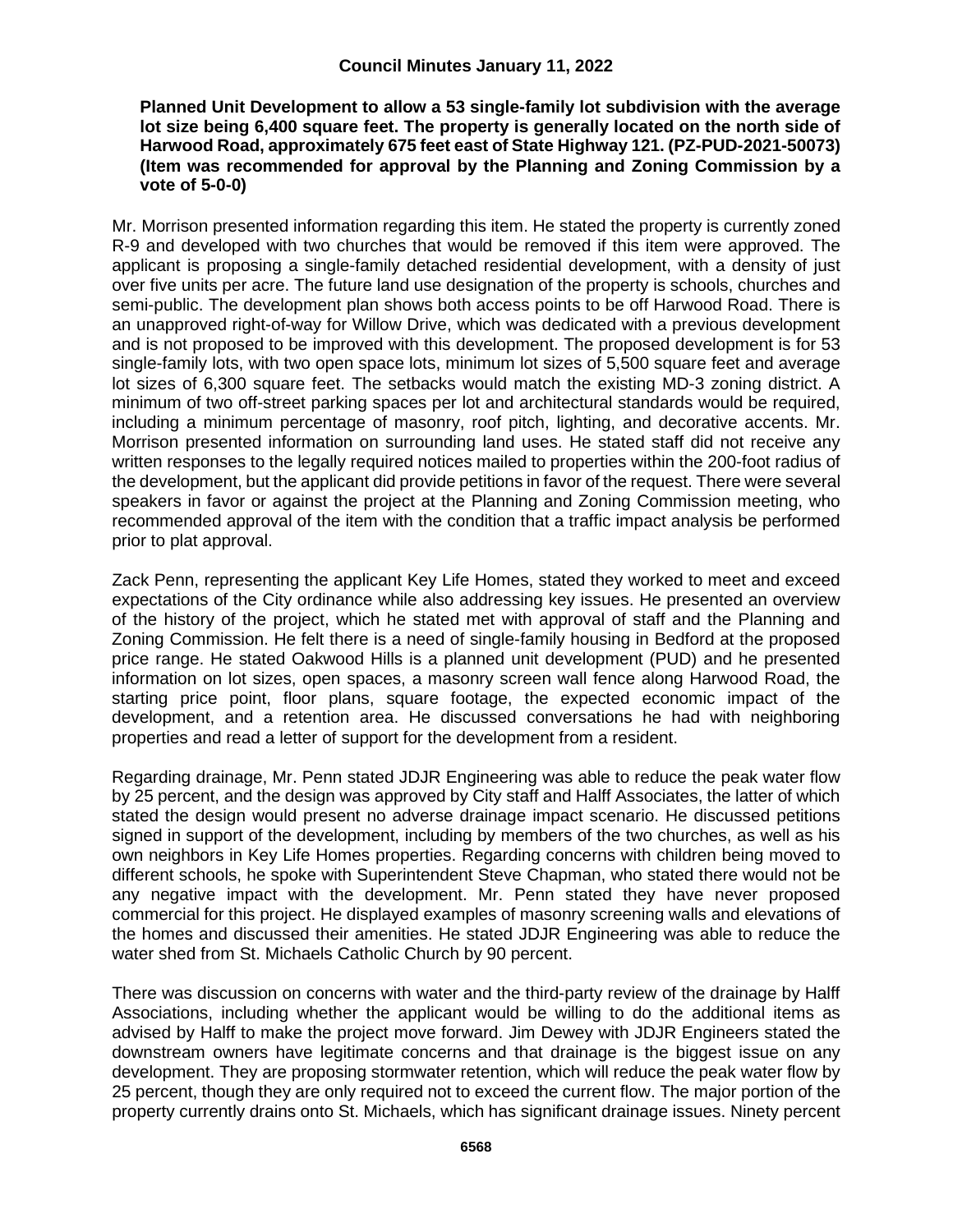of it would now be intercepted onsite, with an underground storm drain that outfalls into the detention pond. From the pond, water would flow from an underground pipe running along the Willow Drive right-of-way and tie into the existing system under Forest Drive. Mr. Dewey stated he wrote a letter to the Public Works Director specifying that they would always do the stipulations listed in the letter by Halff Associates; they were just not at the point of doing final construction drawings. He stated that in the past, many residential subdivisions in the state were built without adequate storm drainage or detention ponds, and that storm water detention is basically required with all new developments.

There was discussion on the lot sizes, including that 68 percent of the lots were going to be below the average lot size; the shape of the property; traffic concerns, including that only one of the subdivision's streets would directly access the median opening on Harwood Road; and the traffic study. There was further discussion on the drainage, including how the detention pond works; the design of the drainage system; recourse for residents, including with Mr. Dewey as the engineer who signs off on the plans; inspections by City staff of the construction; and grading changes and the impact on trees currently on the property. City Attorney Bryn Meredith stated there would be civil liability if the development causes an increase in the pre-development flow; however, the City would not have any liability as it is just the reviewing agency. There was discussion on the private drainage channel in the Rustic Woods subdivision, erosion, the review by Halff Associates, and the design of the drainage system.

Mr. Meredith advised when a developer offers to do more than their roughly proportionate share, such as the oversized detention pond being oversize, it is a voluntary gesture and cannot be mandated by ordinance.

Mayor Boyter opened the public hearing at 8:25 p.m.

Mary Nelson, 3800 Comanche Trail, Bedford – Ms. Nelson spoke against the proposed development. She felt the development would be disastrous and would allow the developer to build a large number of homes close together to commercial buildings. She stated the developer could build something completely different once the zoning is approved without input from those most affected. She discussed concerns regarding drainage and potential flooding; the removal of trees and the displacement of wildlife; and increased traffic. She stated the current zoning would cause the least amount of disturbance to her neighborhood and asked Council to vote against the proposed zoning change.

Tim Clanton, 3553 Paint Brush Lane, Bedford – Mr. Clanton discussed the lot sizes in the existing Rustic Woods neighborhood, the erosion of the natural creek, and successful negotiations the HOA made regarding previous developments for larger lot sizes. He discussed the amount of traffic coming through Rustic Woods. He stated that Meadow Creek Elementary School is at capacity, and he felt it would be a benefit to maintain the current schools. Mr. Clanton stated he asked the developer for four less lots to get them up to 6,500 square feet but they would not agree to it. He asked Council to keep the current zoning and that there should be continued negotiations.

Kelly Perkins, 3509 Creekside Court, Bedford – Ms. Perkins discussed the creek in her backyard, including the amount of water that would be diverted from the pavement into the creek, which is already eroding in her backyard. She discussed the potential for increased refuse from the new neighborhood going into the creek. She stated the developer seems to want to put as many homes as possible, which would cause more traffic issues on Harwood Road. She asked Council to keep the current zoning.

Sam Dalton – Mr. Dalton, owner of Papa G's Sports Bar, requested the developer be asked to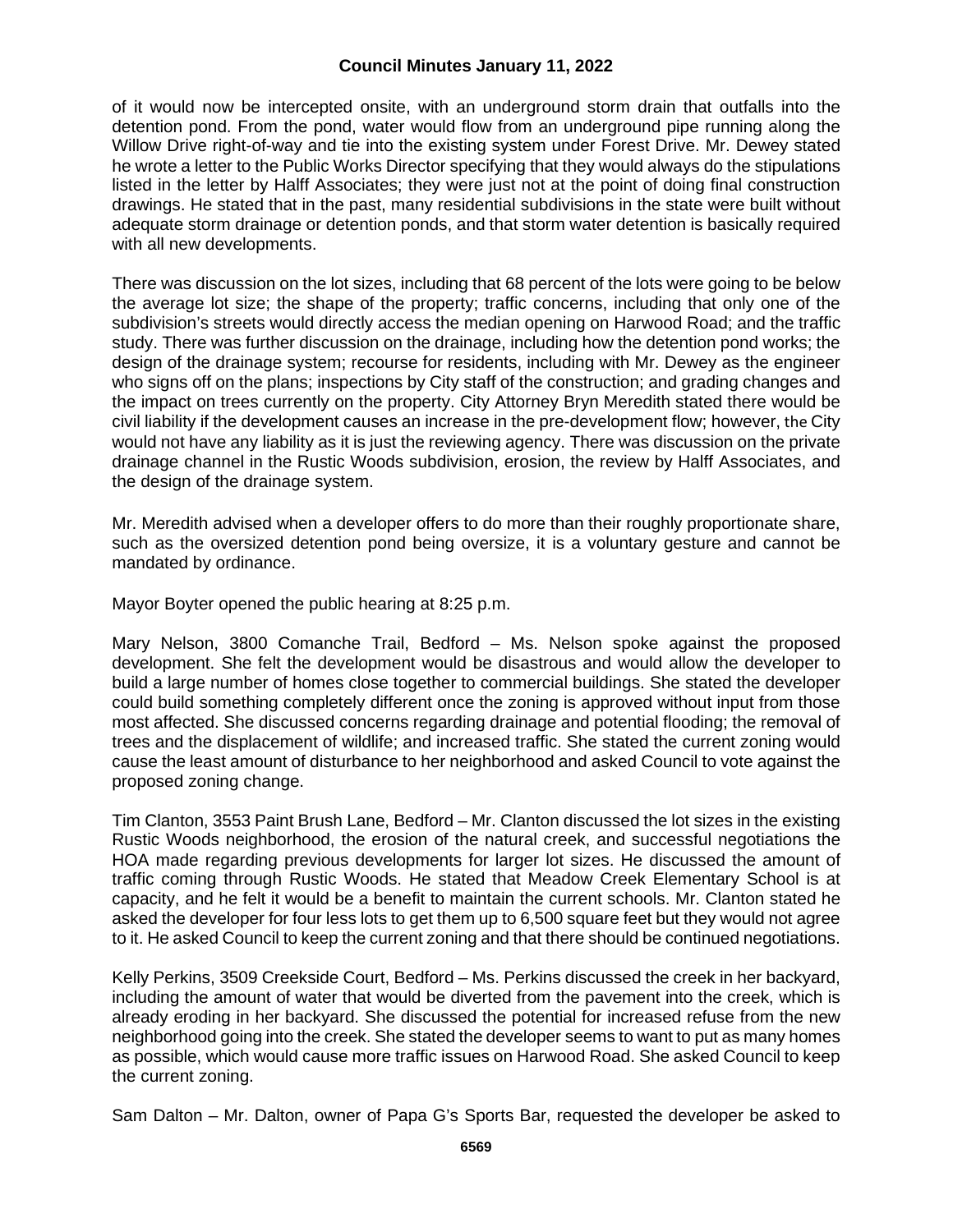maintain the same current rear lot setbacks and to put a masonry screening wall between the new development and the back of the existing commercial building.

Matthew Rogers, 3220 Rustic Woods Drive, Bedford – Mr. Rogers discussed the importance of the creek to the neighborhood and that erosion has caused issues, including the disappearance of wildlife and. He stated he would applaud a 25 percent reduction in the water flow. He asked who would maintain the detention pond and stated that two previous retention ponds in the subdivision failed. He stated he did not like PUDs as things can change with them and he felt more commercial was not needed.

Eli Diaz – Mr. Diaz stated the drainage creek is a physical and environmental issue that was long past due to being resolved, and that there are additional logistics regarding ownership and liability. He felt the development would be a social and economic benefit for the City and potential residents, as well as an opportunity to inject new single-family residential housing into his neighborhood and help with revitalization.

Mark Schardt – Pastor Schardt with Concordia Lutheran Church discussed the City listening to the citizens and ensuring that there would be no adverse effects due to the waterflow from the subdivision. He asked Council to listen to the members of the churches as well that have a vested interest in the proposed development. He felt the benefits to the City, including new tax revenue, outweighed the questions and fears. He asked Council to allow the church to utilize the value of their property in the way they believe God is leading them, and to vote yes on the item.

Bing Burton, 2908 Golden Rod Court, Bedford – Mr. Burton stated he is a resident of Rustic Woods as well as a member of the Concordia Lutheran Church. He felt that the reduction of the water flow by 25 percent would be a good thing. He supports taking non-revenue producing property and putting in a revenue producing role. He wants his community to prosper and for his church to accomplish the sale and acquire new space to enable them to serve God and their neighbors. He did not see how the new subdivision would harm Rustic Woods.

Ben Gerald – Pastor Gerald of Christy Wesleyan Church stated the church would do not harm to the neighborhood or community. They rejected three previous developers wanting to develop their property, two of which were high-density. He felt the Penn family and Key Life Homes were people of integrity and honesty and hoped Council would make a favorable vote for this item.

Paul Moeller, 13 Devonshire Drive, Bedford – Mr. Moeller commended Council for working with the engineers to confirm there would be no adverse effects of the proposed subdivisions on surrounding areas. He felt the churches should be free to utilize their properties to pursue their mission and ministry they believe God has given them. The proposal would allow Concordia to purchase a larger and more suitable facility. He discussed the new development adding to property and sales taxes, and Concordia's new facility, including the services it would offer.

Patricia Cruz, 3505 Periwinkle Court, Bedford – Ms. Cruz, the president of the Rustic Woods HOA, stated she has a petition with 53 signatures from residents asking if they were concerned about the development. She discussed meeting with Key Life Homes and stated they would not reduce the development by four homes to add more open space; instead, they offered that the HOA could buy the lots and not build on them. Ms. Cruz was concerned about a precedent being set, including if St. Michael's decides to sell. She discussed the lack of notification regarding this development, including to the residents that have drainage runoff. She further discussed erosion being increased by the amount of water, not just the flow rate. She asked Council to consider not necessarily voting no, but to have further discussions on what can be done to ensure their properties are not negatively impacted. Ms. Cruz stated she would hold Council liable if their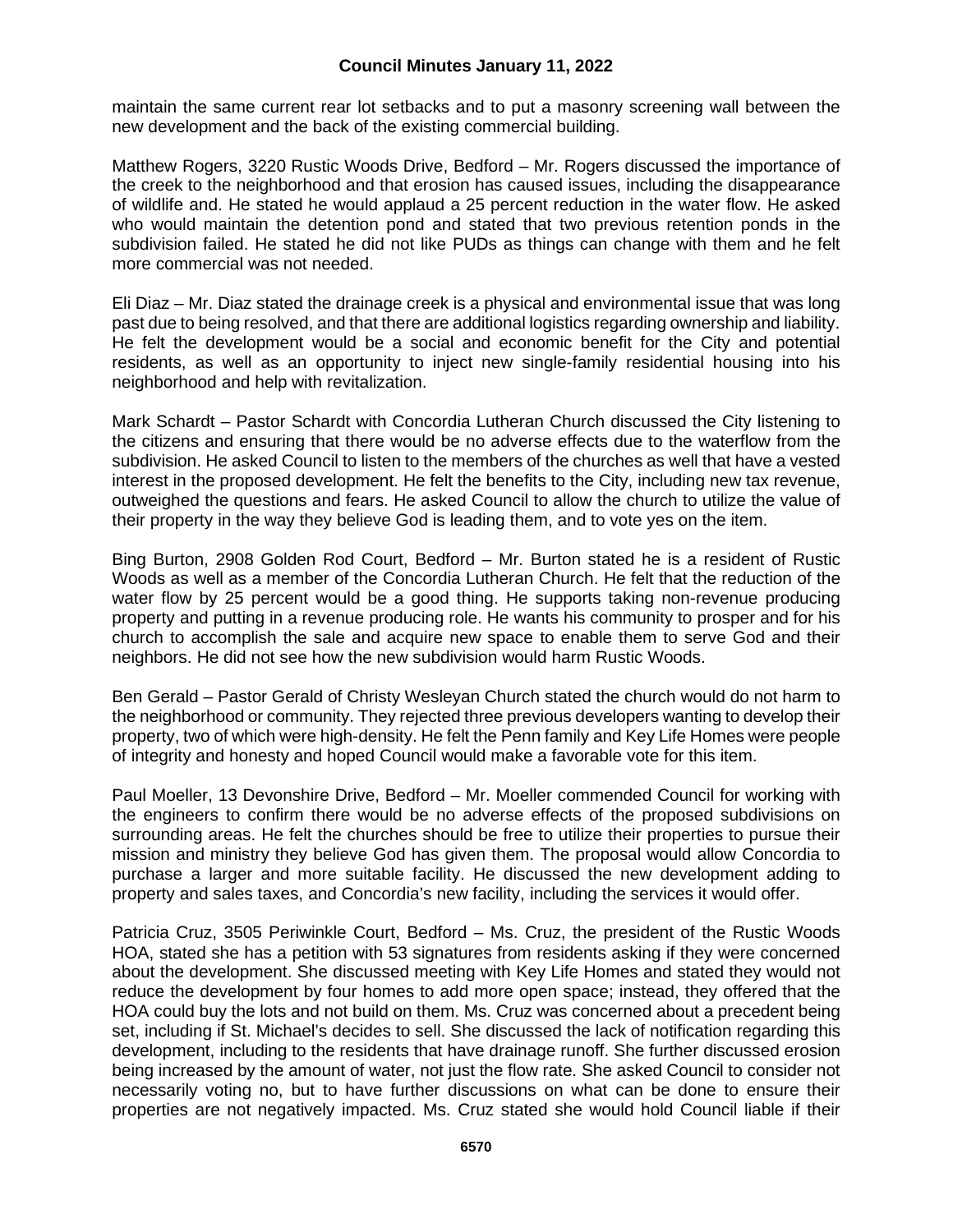properties are harmed in the future.

Curtis Conatser, 304 Running Bear Court, Euless – Mr. Conatser stated he lives in a Key Life Homes development and that their area has a positive impact on their city. The homes are well constructed, the lots are well spaced, and the amenities are first rate. He believes Key Life Homes would provide the type of homes that will draw people to the area and increase the tax base.

Jill Pearson, 3416 Paintbrush Lane, Bedford – Ms. Pearson stated she welcomes new homes but does not want any adverse impacts to their homes. She asked the original zoning to be maintained to R-9 and R-75. She asked why the development had to be a PUD, which she felt left them open to risk in the future. She asked if a new drainage study would be done based on the new design as opposed to the proposed design. Ms. Pearson asked about baseline photos taken of the creek to determine the additional erosion. She discussed the liability of the homeowners affected by the erosion of the creek as well as the traffic study and the excess traffic that would be going through their residential streets. She asked Council to preserve their living area.

Michael Grosse, 2604 Talisman Court, Bedford – Mr. Grosse asked how the developer was going to engineer something to reduce the flow by 25 percent or even more. He further asked why it was going to be a PUD as opposed to keeping it at R-9 or R-75.

Derek Tillemans, 3133 Rustic Woods Drive, Bedford – Mr. Tillemans stated he is in support of the churches getting money and their efforts. He stated he moved to the neighborhood with expectations and a standard of life, part of which was the zoning. He asked why the zoning was being changed and would the sales go through if the zoning was not changed. Mr. Tillemans stated almost all the lots would be under 5,700 square feet, comparable to those for mobile homes. He was concerned about the school district and the impact of adding more children. He discussed traffic and proposed having only having one entrance to the subdivision, which would line up with the median opening. and felt keeping the zoning as is would mitigate some of the factors. He asked how the detention pond would hold 100 years' worth of rain. He supported homes if they were the right homes and asked Council to leave the zoning as is.

Darrell White – Mr. White stated he is a Bedford resident and a member of Christ Wesleyan Church. He was in favor of the development and felt it was good that the developer was able to reduce the water problem by 25 percent.

Bradley Penn, 3401 Luzon Road, Irving – Mr. Penn stated he has maintained a detention pond built by Key Life Homes in 2004, which catches a lot of the water. The pond only needs to be mowed and it still holds up to the present. He felt the development was a good thing for the community, the City, and the neighborhood.

Mike Nabors, 616 Merrill Drive, Bedford – Mr. Nabors stated he is a member of Christ Wesleyan Church and is in favor of repurposing the property. There have been other groups that have tried to purchase the property but what they wanted to do with it was not acceptable. He wants what's best for the City as a resident and felt that the proposed development is an excellent repurposing of the property.

Kathy Nelson – Ms. Nelson stated she is a member of Concordia Lutheran Church and spoke in support of the item. Their current building is too compacted with people and this development would give them the opportunity to build a larger place to accommodate more people.

Patty Kasselman, 3412 Paint Brush Lane, Bedford – Ms. Kasselman stated she is not against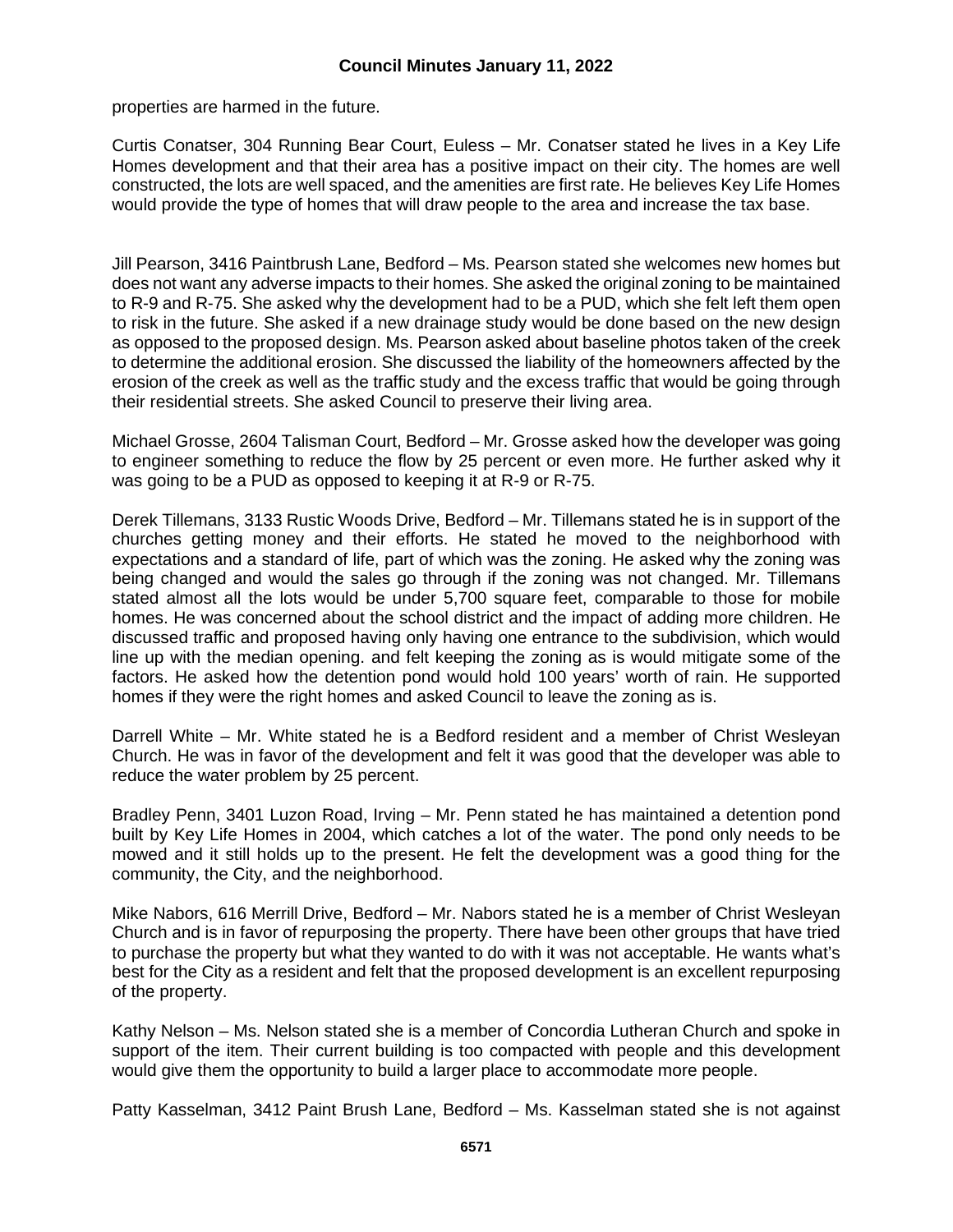homes or churches, but a lot of promises were made on previous residential developments in the area regarding drainage and retention ponds and there still has been steady erosion. She asked if there would be guarantees from the developers in writing about the reduction in flow.

Zach Goodman, 3404 Paint Brush Lane, Bedford – Mr. Goodman stated he loves living by the creek but wanted to attest to the erosion. Several of his neighbors do not have back yards due to the erosion. He asked Council to hold the engineer accountable for their plans.

Mayor Boyter closed the public hearing at 9:08 p.m.

Mr. Morrison stated the project is a PUD only for the use of single family detached dwellings; if the applicant wanted to do something different, they would have to go through the same process, including public hearings with the Planning and Zoning Commission and the City Council. The reason for doing a PUD is either that the land is unique and does not meet the standards of conventional zoning, or, as in this case, standards would be added that are not currently in the Zoning Ordinance, such as the level of architectural drawings, open space, and masonry screening walls. The developer is also asking for smaller lots.

There was discussion on removing four homes from the development. In answer to questions from Council, Mr. Penn stated the reason for settling on a price point of the mid-\$400,000s is that the price is set based on the sales price of the sellers. If the lots were reduced, prices go up significantly, which forces the developer out of the opportunity. He confirmed that eliminating the four homes would increase prices on the remaining homes, which the market could not bear.

There was further discussion on drainage, including reducing the amount of water flowing to St. Michaels; the drainage studies; determining the size of the detention pond based on a 100-year flood event; that there would be a reduction in the flow of water, not the overall amount; ensuring that the development does not contribute to erosion; monitoring the water going into the creek and establishing a baseline of the erosion; and maintenance of the detention pond.

In response to questions from Council, Mr. Penn confirmed they would not make any changes after the PUD were approved. There was discussion on concerns about increased traffic, how the traffic study would be conducted, and possible modifications to the medians. Mr. Penn stated the two access points were required by the Fire Department. Mr. Morrison stated the HOA would be responsible for all maintenance of common areas, including drainage, which would be noted on the final plats. He further stated the next steps in the process from a City standpoint are preliminary plats.

There was discussion on detailed construction plans; mistakes made in the past and improvements made by Council and City staff; approaching drainage issues differently; the name of the streets in the new subdivision; protecting the citizens; and the traffic impact study. Public Works Director Cheryl Taylor stated the recommendations made by Halff Associates are items that are required in staff's review process when full civil plans are submitted.

Motioned by Councilmember Culver, seconded by Councilmember Gagliardi, to approve an ordinance to rezone property legally described as Lot A of the Concordia Addition and both North and South Parts of Lot A of Wesleyan Addition, commonly known as 3705 and 3709 Harwood Road, Bedford, Texas, and consisting of 10.268 acres, from Single-Family Residential Detached – 9,000 (R-9) to Planned Unit Development to allow a 53 single-family lot subdivision with the average lot size being 6,400 square feet. The property is generally located on the north side of Harwood Road, approximately 675 feet east of State Highway 121. (PZ-PUD-2021-50073)